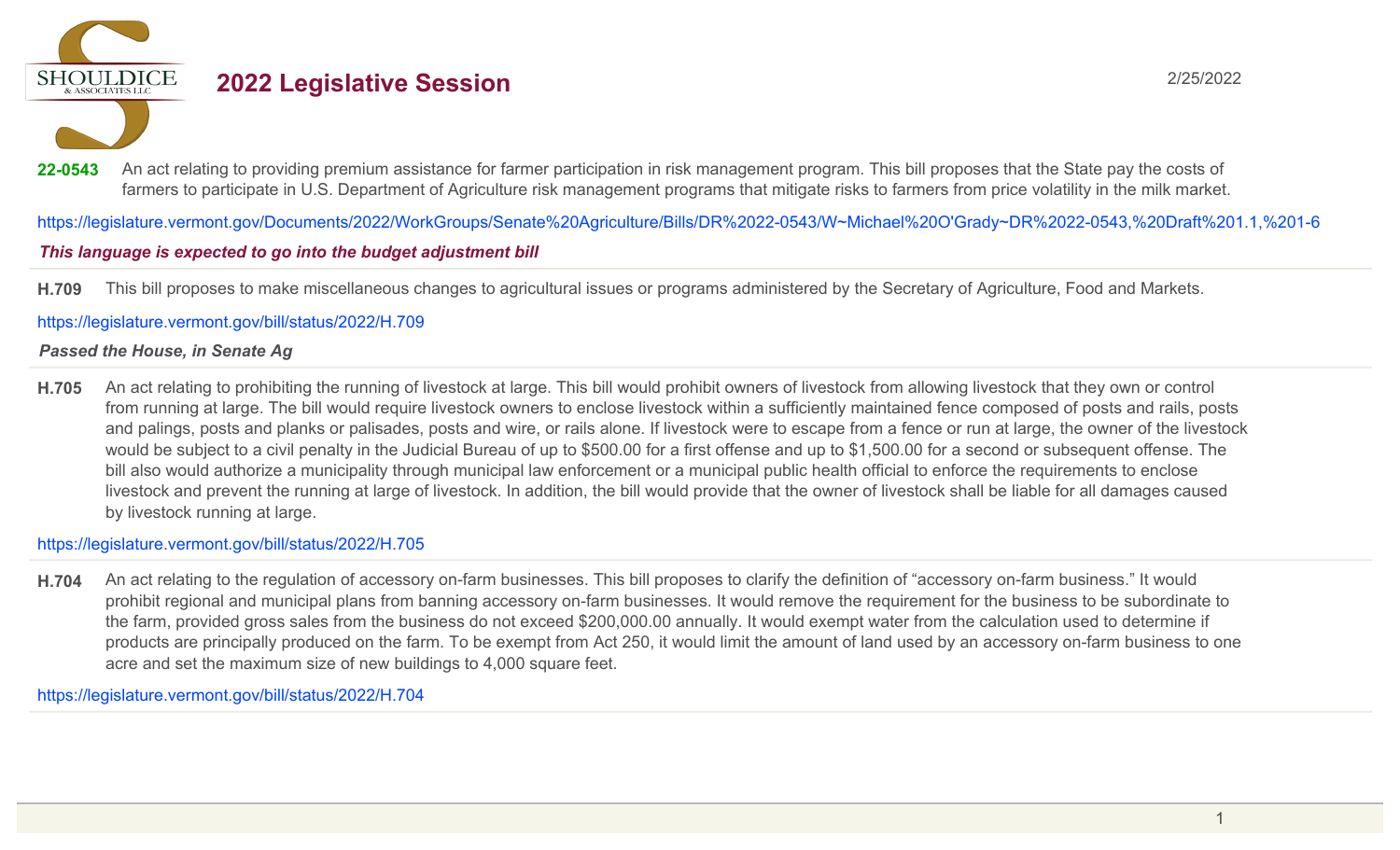**H.696** This bill proposes to amend the definition of accessory on-farm business to add a new type of activity. It would add "on-farm restaurants" as an option for farms looking to add an accessory on-farm business to the property if, daily, the restaurant featured products produced on the farm. This would prohibit municipal bylaws from banning on-farm restaurants

https://legislature.vermont.gov/bill/status/2022/H.696

**H.679** An act relating to fiscal year 2022 budget adjustments.

https://legislature.vermont.gov/bill/status/2022/H.679

*Up for Action in the House. Committee of Conference: Reps. Hooper of Montpelier, Fagan of Rutland City and Jessup of Middlesex Senators Kitchel, Sears, Westman*

**H.657** An act relating to the designation of a lake in crisis. This bill proposes to strike as a requirement for the designation of a lake in crisis that the lake is located in a municipality in which the lake or a portion of the lake is located has reduced the valuation of real property due to the condition of the lake.

https://legislature.vermont.gov/bill/status/2022/H.657

*Introduction and walk-through on 2/16/22*

**H.653** An act relating to the creation of an ecological management qualification for the Use Value Appraisal program. This bill proposes to create a new category of management plans that would allow forested lands managed to increase carbon sequestration, carbon storage, or enhance wildlife biodiversity to qualify for the Use Value Appraisal program.

https://legislature.vermont.gov/bill/status/2022/H.653

**H.650** An act relating to prohibiting perfluoroalkyl and polyfluoroalkyl substances in products to be sold in Vermont and the use and import of wastes containing microplastics. This bill proposes to prohibit the intentional use of perfluoroalkyl and polyfluoroalkyl substances in products to be sold in Vermont. This bill also proposes to prohibit the use and import of wastes that contain microplastics.

https://legislature.vermont.gov/bill/status/2022/H.650

**H.627** An act relating to the Vermont Economic Development Authority.

https://legislature.vermont.gov/bill/status/2022/H.627

# *Expands eligibility for loans*

**H.626** An act relating to the sale, use, or application of neonicotinoid pesticides. This bill proposes to prohibit the use of the neonicotinoid pesticides until the Secretary of Agriculture, Food and Markets adopts rules for the sale, use, or application of neonicotinoid pesticides. If the Secretary fails to adopt the rules by July 1, 2024, the prohibition on the sale, use, or application of neonicotinoid pesticides would become permanent.

https://legislature.vermont.gov/bill/status/2022/H.626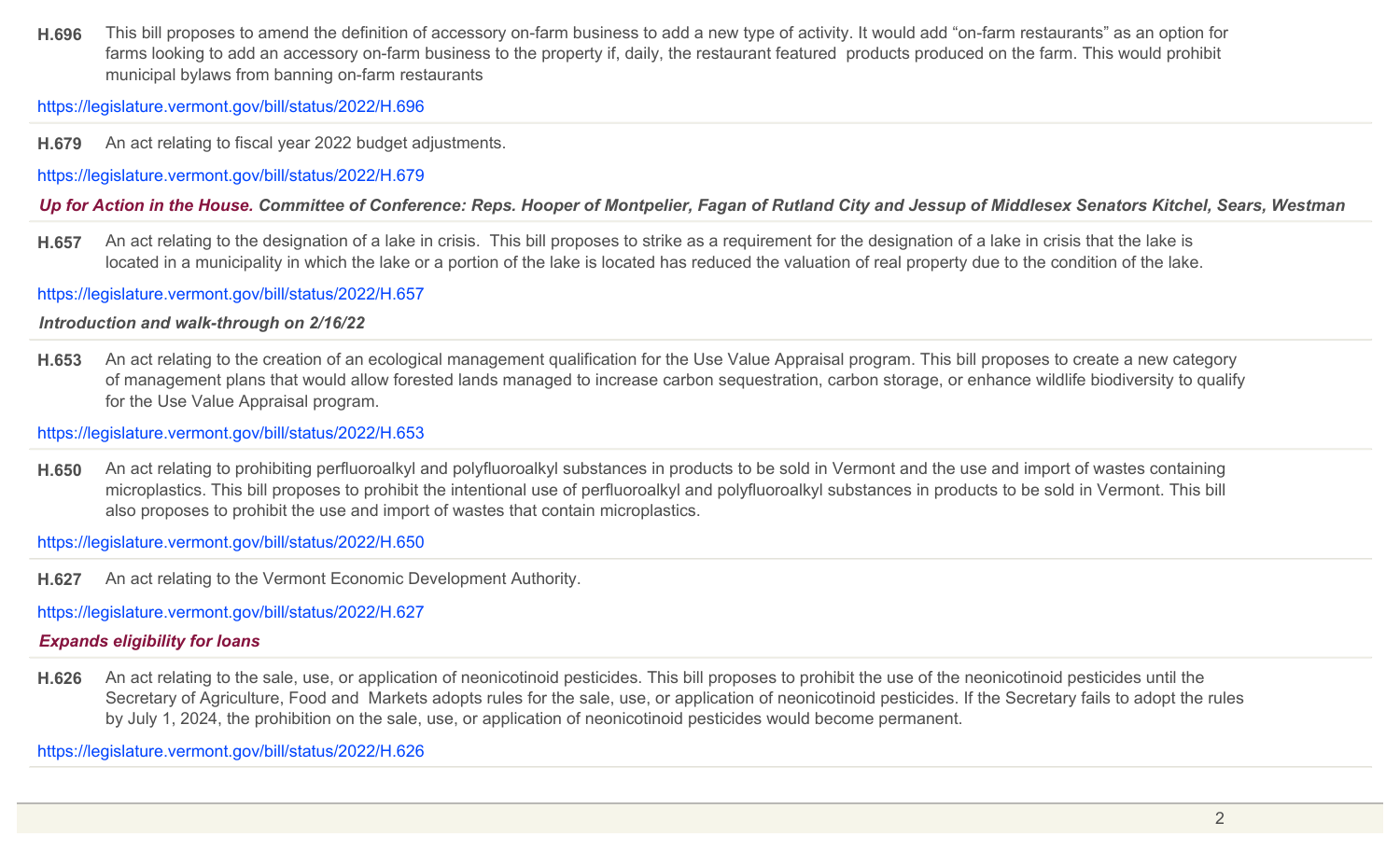**H.605** An act relating to clean water funding. This bill proposes to require the Clean Water Board to recommend for annual appropriation at least \$200,000.00 annually to fund ECO AmeriCorps members who are assigned to clean water programs in the State.

https://legislature.vermont.gov/bill/status/2022/H.605

**H.581** An act relating to rural economic development.

https://legislature.vermont.gov/bill/status/2022/H.581

- **H.543** An act relating to regulation of wetlands in the State. This bill proposes to establish as State policy that wetlands shall be regulated and managed by the State to produce a net gain of wetlands acreage. The bill would require the Secretary of Natural Resources to amend the Vermont Wetlands Rules to incorporate the net gain policy. In addition, the bill would require the Vermont Significant Wetlands Inventory maps to be updated and revised annually.
- **H.542** An act relating to establishing riparian protection areas in the State. This bill proposes to require establishment of a riparian protection area adjacent to each stream in the State. A riparian protection area would be required to be at least 50 feet from the top of bank or top of slope of a stream with 0.25 or less square miles in drainage area and at least 100 feet from the top of bank or top of slope for a stream with greater than 0.25 square miles in drainage area. A person would be prohibited from creating cleared area or constructing impervious surface within a riparian protection area unless permitted by the Secretary of Natural Resources or allowed as a use under the act.

https://legislature.vermont.gov/bill/status/2022/H.542

**H.501** An act relating to physical contaminant standards for residual waste, digestate, and soil amendments.

https://legislature.vermont.gov/bill/status/2022/H.501

*Passed House on 2/25/2022*

.

**H.492** An act relating to the structure of the Natural Resources Board.

https://legislature.vermont.gov/bill/status/2022/H.492

# *Passed out of HNR moved to Ways and Means*

**H.466** An act relating to surface water withdrawals and interbasin transfers. This bill proposes to regulate surface water withdrawals and interbasin transfers of surface water occurring in the State.

https://legislature.vermont.gov/bill/status/2022/H.466

*\*\*In Senate Natural Resources & Energy - Passed House 1/28/22\*\**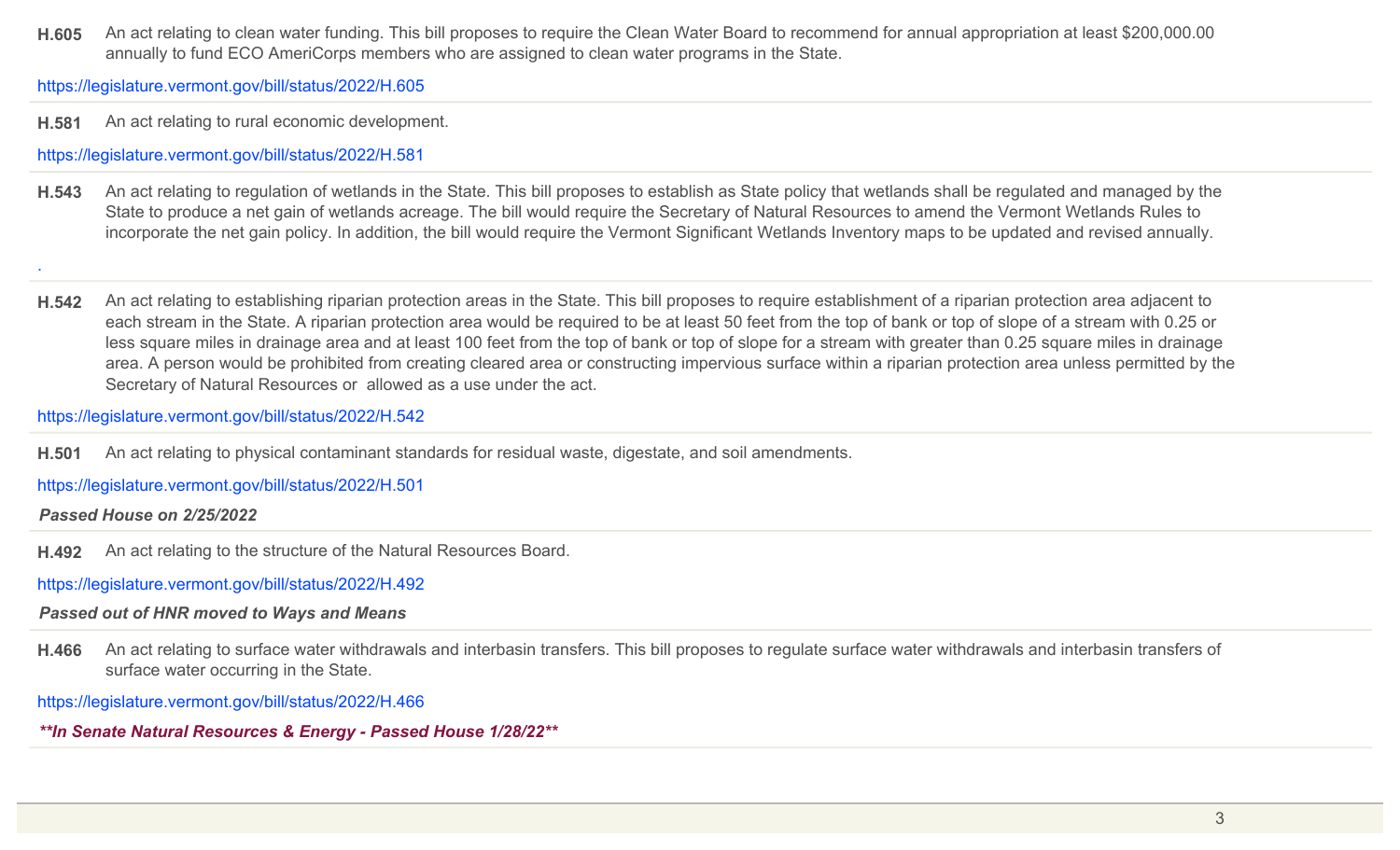**S.281** An act relating to hunting coyotes with dogs. This bill proposes to prohibit the pursuit of coyote with the aid of dogs, either for the training of dogs or for the taking of coyote.

https://legislature.vermont.gov/bill/status/2022/S.281

**S.268** An act relating to the right to farm. This bill proposes to amend the right-to-farm law to provide that a farm or farm operation shall not be found to be a public or private nuisance under one or more of the following: the farm or farm operation existed before a change in the land use or occupancy in proximity to the farm, and if before that change in land use or occupancy of the farm, the farm or farm operation would not have been a nuisance; the farm or farm operation alleged to be a nuisance conforms to State and federal law; or the farm or farm operation has been conducting the agricultural activity at issue for two or more years prior to the date a nuisance action is commenced. The bill also would provide that if a farm or farm operation prevails in a nuisance suit brought against it, the court shall require the plaintiff to pay the actual amount of costs and expenses incurred by the farm or farm operation in defense, including attorney's fees.

https://legislature.vermont.gov/bill/status/2022/S.268

**S.263** An act relating to supporting economic development. This bill proposes to encourage new workers to relocate to Vermont, to provide flexibility for Economic Recovery grants, to increase the capacity for the Capital Investment Program,to enable project-based tax increment financing districts, and to promote sustainable development and affordable housing.

https://legislature.vermont.gov/bill/status/2022/S.263

**S.259** An act relating to the reorganization, enhancement, and enforcement of animal welfare requirements in the State. This bill proposes to require the Secretary of Agriculture, Food and Markets to submit to the General Assembly a report regarding the reorganization, enhancement, and enforcement of animal welfare requirements in the State, including the establishment of an animal welfare division at the Agency of Agriculture, Food and Markets.

https://legislature.vermont.gov/bill/status/2022/S.259

**S.258** An act relating to amending the Required Agricultural Practices in order to address climate resiliency. This bill proposes to require the Secretary of Agriculture, Food and Markets to evaluate the sufficiency of the Required Agricultural Practices (RAPs) to determine if the requirements and practices under the RAPs are adequate to address increased and foreseeable climate change-induced precipitation in a manner that protects soil resources and prevents harmful or inefficient runoff of nutrient pollution to State waters.

https://legislature.vermont.gov/bill/status/2022/S.258

# *Passed out of Senate Ag 2/25/2022 - will be considered in Senate Appropriations*

**S.237** An act relating to surface water withdrawals and interbasin transfers. This bill proposes to regulate surface water withdrawals and interbasin transfers of surface water occurring in the State.

https://legislature.vermont.gov/bill/status/2022/S.237